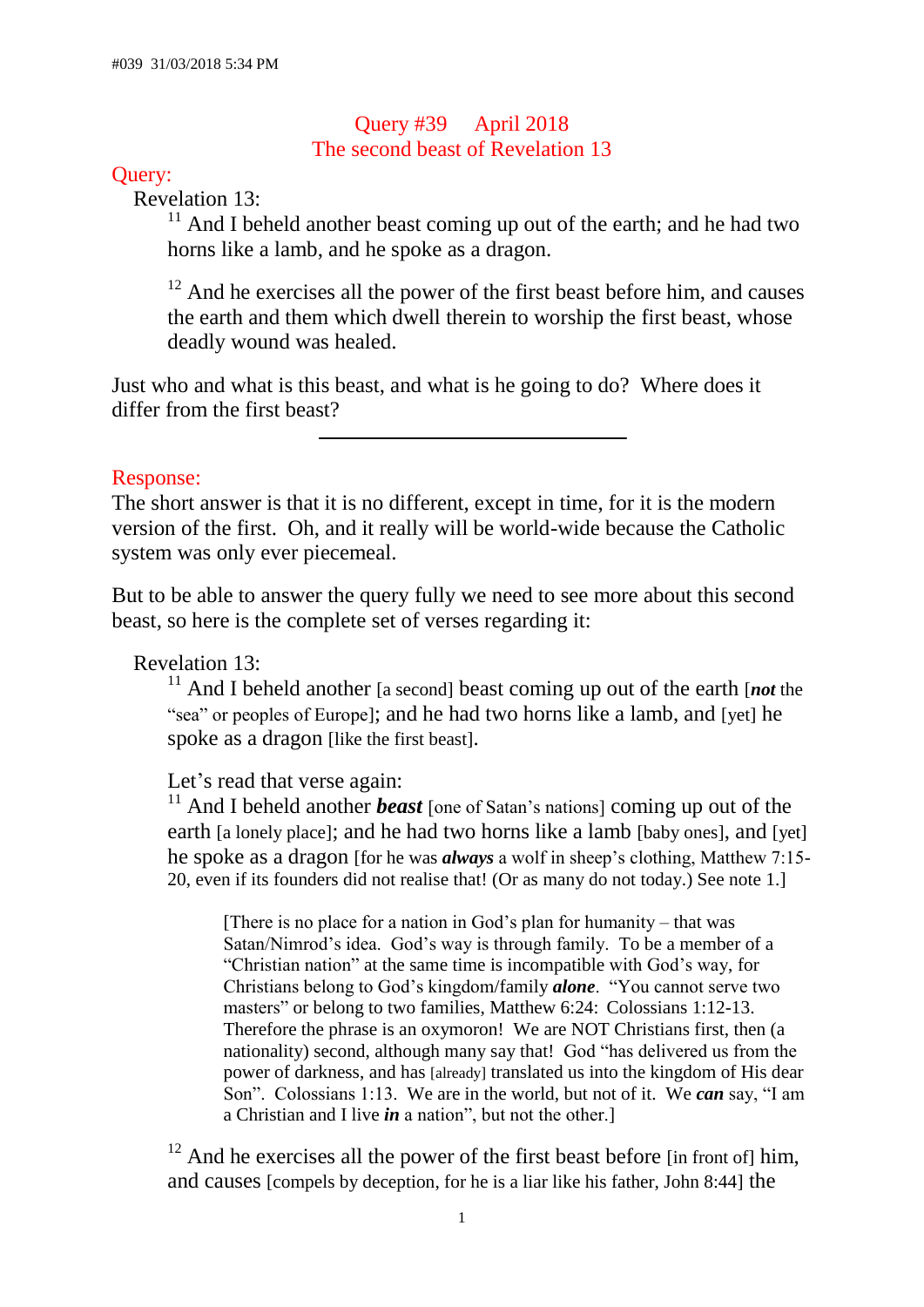earth and them which dwell therein to worship the first beast, whose deadly wound was healed. [He uses force (coercion) in religion, as the first beast did, and that ended in the Inquisitions whose original purpose was to keep the church pure! Click [here](https://en.wikipedia.org/wiki/Spanish_Inquisition) and [here.](https://en.wikipedia.org/wiki/Spanish_Inquisition#Previous_inquisitions)]

 $13$  And he does great wonders, so that he makes fire come down from heaven [apparently from God] on the earth in the sight of men, <sup>14</sup> and *deceives* them that dwell on the earth [they are lying wonders] by the means of those miracles which *he had power to do* in the sight of the [first] beast [consider verse 2 of the chapter]; saying to them that dwell on the earth, that *they should make an image* [copy] *to the beast*, which had the wound by a sword, and did live. It says, "Let's get back to using force (coercion) in religion", so it wants to bring the old ways back.]

<sup>15</sup> And he had power [Satanic ability] *to give life* [public authority] to the *image* [a modern copy] of the [first] beast, that the *image* of the [first] beast [a *third* animal] should both speak, and cause that as many as would not worship the *image* of the beast [that is, itself in its new form] should be killed. [It had, by popular permission, a death decree for use in religion].

<sup>16</sup> And he *[the third beast, the image]* causes all, both small and great, rich and poor, free and bond, to receive a mark in their right hand, or in their foreheads [the mark of allegiance and agreement to Satan's way]: <sup>17</sup> and that no man might buy or sell [through economic sanctions], save he that had the mark [the agreement], or the name [character] of the [image] beast, or the number of his name.

<sup>18</sup> Here is wisdom. Let him that has understanding count the number of the [third image] beast: for it is the number of "\"" man [the article "a" has been added by the translators – see note 4. This should read "it is the number of man"]; and his number is six hundred threescore and six [666]. [See note 5 for more on 666.]

When they looked at the description of the second beast in the context of the whole chapter from verse 1 onwards some of our pioneers came up with the understanding that it represented the nation which came into existence AFTER Papal Rome (the fifth head of the beast and second leg of statue) therefore the new nation would be the *sixth* head. This makes *the image* of the first beast the seventh! There have been, Babylon, Medo-Persia, Greece, Pagan Rome, Papal Rome, ["five are fallen], *and one is* [today], and the other [the seventh] is not yet come". Revelation 17:10).

The fifth head, the Papacy, had worked hard at its major role on the earth which was to take the place of the true church, but it was not successful and then Satan saw that it needed to be replaced. In fact, it was that head that received the

2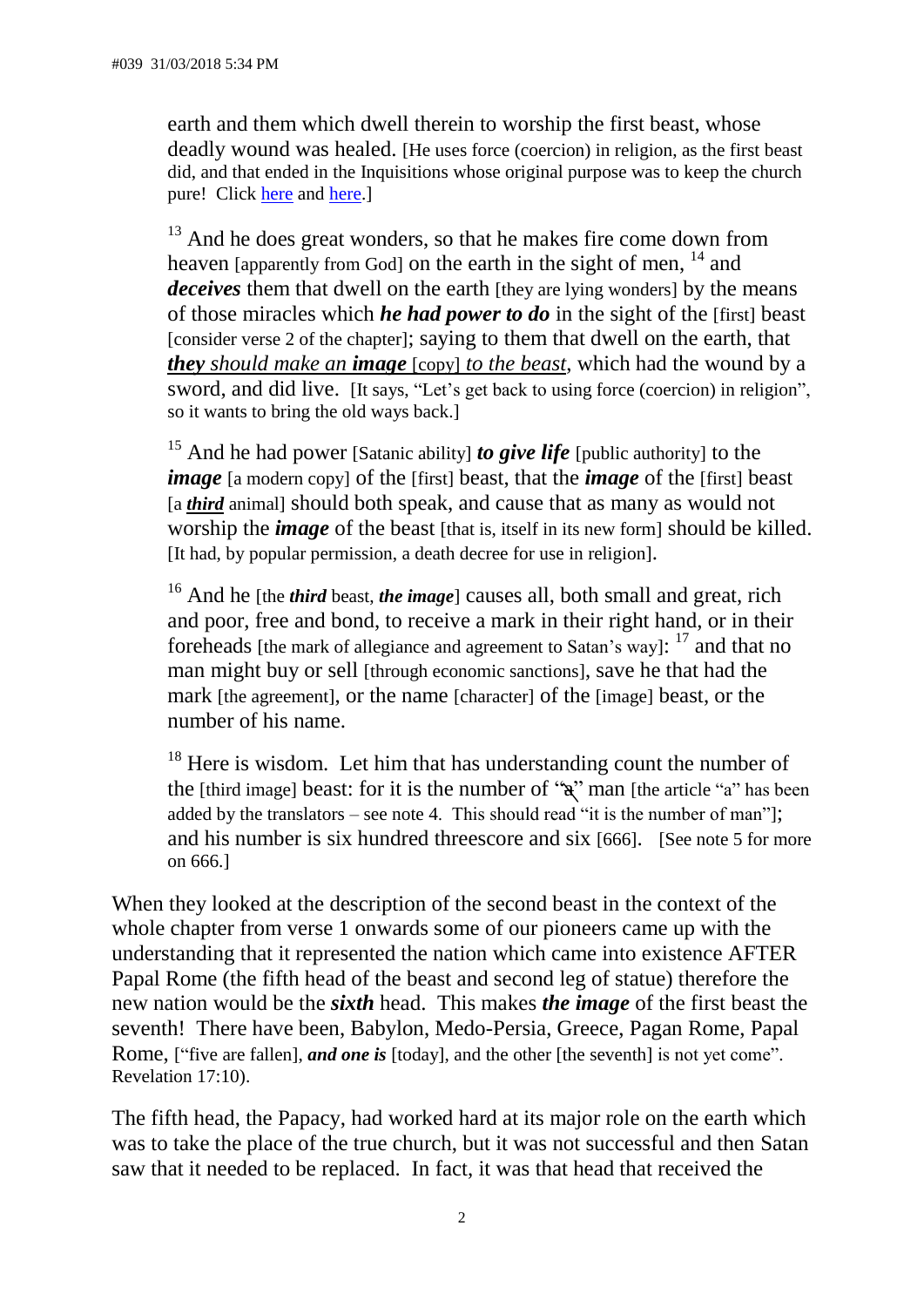## "deadly wound", from the Reformation, *which in itself did not finish its intended commission*, as the Spirit tells us.

#### [Revelation 3:

And to the angel [leader] of the church in Sardis [1517-1833~Protestantism] write; These things says He that has the seven Spirits of God, and the seven stars; I know your works, that you have a name [among men] that you live, and [in My sight] are [nearly] dead.  $2$  Be watchful, and strengthen the things which remain, that are ready to die: for *I have not found your works perfect before God*.

<sup>3</sup> Remember [think back] therefore how [and what] you have received and heard, and hold fast, and repent. If therefore you shall not watch, I will come on you as a thief [in 1844], and you shall not know what hour I will come upon you.

<sup>4</sup> You have *a few names* even in Sardis which have not defiled their garments; and they shall walk with Me in white: for they are worthy.

 $<sup>5</sup>$  He that overcomes [himself i.e. his pride], the same shall be clothed in white raiment;</sup> and I will not blot out his name out of the Book of Life, but I will confess his name before My Father, and before His angels.

 $6$  He that has an ear, let him hear what the Spirit says to the churches.

(I suggest that you read GC 439.2 as well.)

But there is a problem with that simple (but basically correct) explanation, for earlier in the chapter it is written:

#### Revelation 13:

<sup>1</sup> And I [John] stood upon the *sand* of the sea [*between* the dry land [Paganism] and the water [the false church]], and saw a beast rise up out of the sea [i.e.] Europe], having *seven* heads and *ten* horns, and *upon his horns ten crowns* [three more than it has heads, but the right number for the horns], and upon his heads the name [character] of blasphemy.

[In Revelation 12:3 there are 7 crowns on the 7 heads, and this shows us that Satan was ruling the world through 7 successive state governments; in Revelation 17:3 there are no crowns at all, for there was to be no controlling power(s) over the *entire* world during that period (although the United States likes to think that it is the policeman and moral guide for the world today); and here in Revelation 13:1 there are 10 crowns on the 10 *horns*, for at *that* time the power will be in their hands.]

 $2^2$  And the beast which I saw was [a composite beast] like to a leopard [in his body], and his feet were as the feet of a bear, and his mouth as the mouth of a lion [consider Daniel 7:1-7 in reverse]: and the dragon [Satan, Revelation 12:9] gave him his power, and his seat, and great authority [and he became the "little horn" of the fourth kingdom of Daniel 7, and this is repeated in the fifth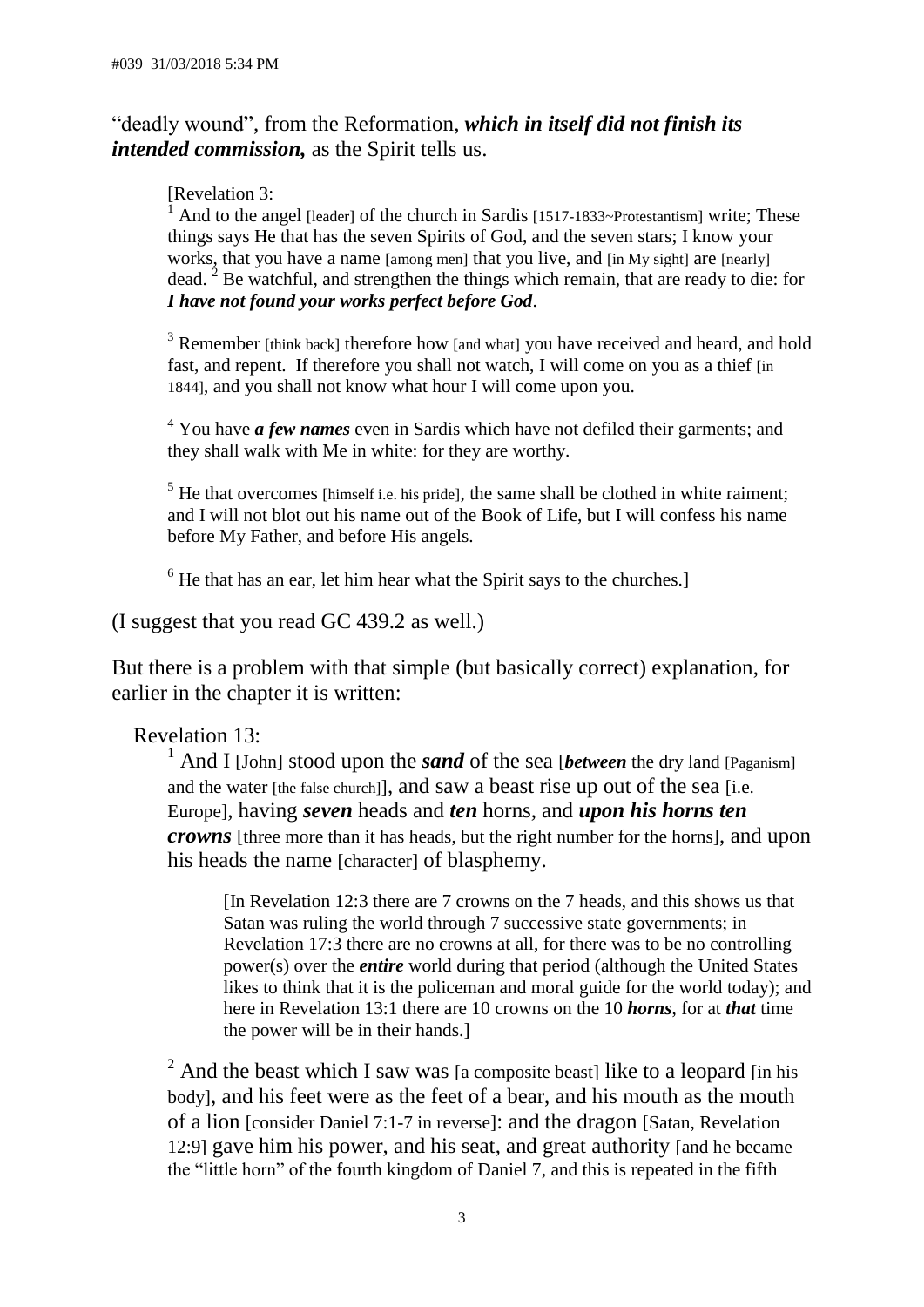head here. There are two parts (two iron legs)] to Rome in Daniel 2:40, one of which is also represented as the horn in Daniel 7:8. But this "beast" is MORE than just the Papacy.]

 $3$  And I saw one of his [the complete beast's] heads [the fifth] as it were wounded to death [it received a fatal wound which should have removed the whole animal]; and [but] his deadly wound was [later] healed [for all the previous heads remain until the end. Daniel 7:12]: and all the world wondered [in admiration] after the beast.  $4$  And [in this] they [unknowingly] worshipped *the dragon* which gave power to the beast: and they worshipped the [whole] beast, saying, "Who is like to the beast? Who is able to make war with him?" It is apparently invincible, for the one seven-headed beast represents Satan's entire kingdom on earth as shown in human nature, and is expressed in the desire of men to have a world-wide nation.]

<sup>5</sup> And there was given to him a mouth [in the *seventh* head, the *image* beast] speaking great things and blasphemies; and power was given to him to continue forty and two months. [1260 *or* 3 ½ years depending on your understanding as to which head, the fifth or seventh one, we are thinking of, for both have the same characteristics – their difference is their place in history.]

 $6$  And he opened his mouth in blasphemy against God, to blaspheme His name [character], and His tabernacle [His way of worship], and them that dwell in heaven. [It will be a religious power.]  $\frac{7}{7}$  And it was given to him to make war with the saints [to persecute them], *and to overcome* [silence] *them* [which none of the other heads of the beast had been able to do completely]: and power was given him over *all* [the rest of the] kindreds, and tongues, and nations. <sup>8</sup> And *all* that dwell upon the earth shall worship him, whose names are *not* written in the Book of Life of the Lamb slain from the foundation of the world, [for they stand on the "sand" of error. Matthew 7:26.]

 $9$  If any man have a [spiritual] ear, let him hear.

 $10$  He that leads [or causes to go] into captivity shall [himself] go into captivity: he that kills with the sword must be killed with the sword. Here is the patience and the faith of the saints [who do not use the sword].

You may have noticed that the whole "beast" has seven heads ("five of which are fallen and one is", Revelation 17:10) Therefore we have always accepted this second "beast" or  $6<sup>th</sup>$  "head" as picturing the United States of America in its professed Protestant form from its foundation in 1776, for in prophecy a "beast [an animal]" represents either God's or Satan's kingdom. [Like the women dressed in white or scarlet. Revelation 12:1 and 17:3-4]. The type of "beast" [a domestic or wild animall in the Bible is used to describe human nature  $-$  a fighting beast to represent the rejecters of God's grace, and a peaceful one (a lamb) to picture God's people. The seven "heads" are the various governments which have led,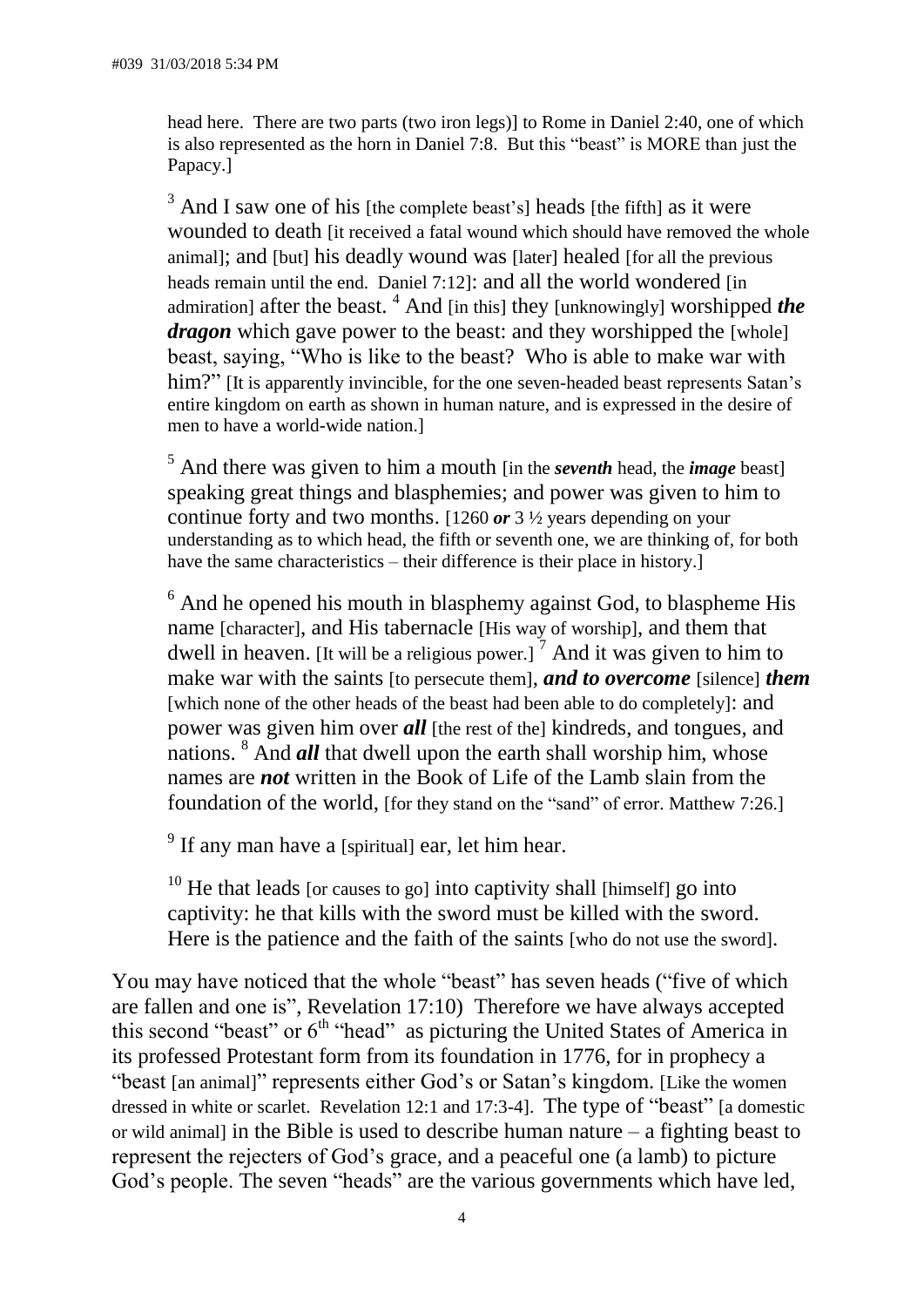or will lead, Satan's kingdom over the centuries since Daniel's time. As mentioned previously, five plus one so far. Babylon, Medo-Persia, Greece, Pagan Rome and Papal Rome, and now a sixth [well-fragmented] head on Satan's beast! (See notes 1 and 2 again and don't forget the "one not yet come".)

We obviously believe that the first "beast" in this chapter was the fifth European government and that this was inspired by Satan with the emphasis on religion and not just the state. In like manner, the second "beast" of this chapter was *disguised* to look like a good guy, but underneath it was really a minor "dragon" and will eventually emphasise religion too! I mean, of course, the reference to that fact that it has two lamb-like horns in men's eyes (which are ineffective in a young animal but indicate strength which is to come) and so it speaks as a "dragon". Verse 11. (We seem to overlook the fact that the horns grow as the animal ages.) We should also note that it does not change from a lamb to a dragon (Satan cannot create, nor mutate, *new* life, but he can modify the old), so it was ALWAYS on Satan's side. This point seems to have been missed by most commentators who prefer to consider it a fallen Christian nation.

To begin with it did NOT officially have a pope, or a king, and so *looked* harmless to those who sought freedom from both. (But if you have read any of the history of individual states you will know that they have had their "popes" and even their "kings" from time to time. It has been a very successful counterfeit, I might add, even though many of its people have tried to keep it single to God, a hopeless task, for a "leopard cannot change its spots". Jeremiah 13:23. All they have succeeded in doing is in delaying the inevitable as it was growing up.

So now we have established that if it was the United States of America rising to power in those days (it says so in GC 440.2, and I believe it was) then we should recognise that that country has NEVER been a Christian nation as so many would like it to be. Certainly, its original constitution was written by men who lives were based on Bible principles, but the First Amendment of 1791 made sure that *no religion* [which included Christianity] was to be favoured above another in its dealings with men. [See note 6.]

So what did it worship? For worship is so ingrained in humanity that it is impossible for any organised group of humans not to look for a power greater than themselves to bless or to curse as events change. In the case of this nation, its worship was focussed on what some men call "materialism" and others "the love of the almighty dollar"! Whichever, it is still strongly in favour of gadgets and their abilities, and yearns after money as its greatest power. But as you have read at the end of Note 3 it is now revealing that it is really working on the same principles as the French nation, and as the Spirit of Prophecy tells us, those are from the devil.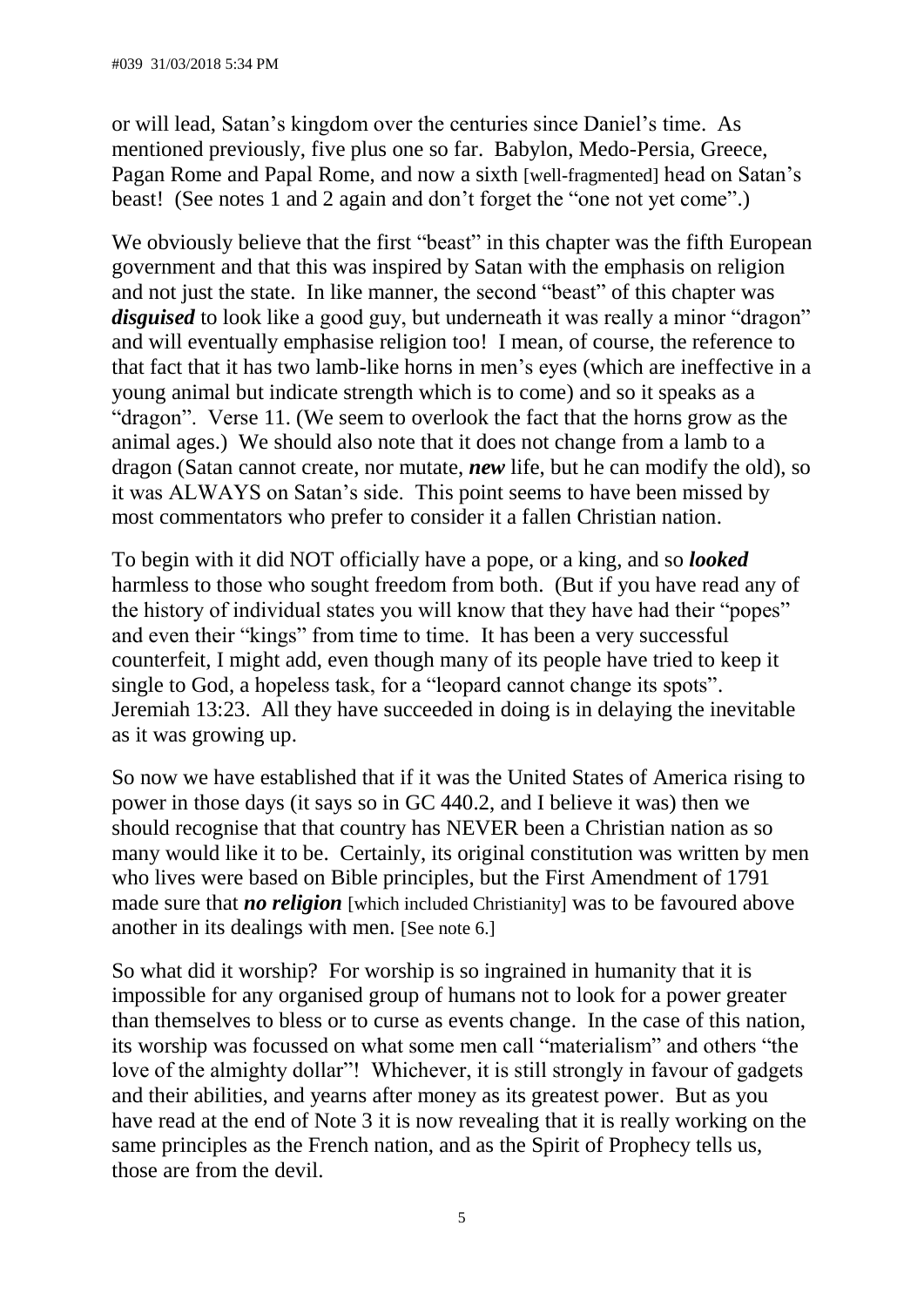#### We also have these words:

 ${GC 442.1}$ 

The lamblike horns and dragon voice of the symbol point to a striking *contradiction* between the professions and the practice of the nation thus represented. [Consider the "American Way" and compare that with its history!]

### {GC 578.3}

The prophecy of Revelation 13 declares that the power represented by the beast with lamblike horns shall cause "the earth and them which dwell therein" to worship the papacy -- there symbolized by the beast "like unto a leopard." The beast with two horns is also to say "to them that dwell on the earth, that they should [choose to] make an image to the beast;" and, furthermore, [then] it is to *command* [by law] all [the world], "both small and great, rich and poor, free and bond," to receive the mark of the beast. Revelation 13:11-16.

It has been shown that the United States is the power represented by the beast with lamblike horns, and that this prophecy will be fulfilled when the United States shall enforce Sunday observance, which Rome claims as the special acknowledgment of her supremacy.

But in this homage to the papacy the United States will not be alone. The influence of Rome in the countries that once acknowledged her dominion is still far from being destroyed. And prophecy foretells a restoration of her [the Papacy's] power. "I saw one of his heads as it were wounded to death; and his deadly wound was healed: and all the world wondered after the beast." Verse 3. The infliction of the deadly wound points to the downfall of the papacy in 1798 [not just in 1517 which was a religious declension, for this one was its political fall].

After this, says the prophet, "his deadly wound [both religious and political] was healed: and *all the world* wondered after the beast."

Paul states plainly that the "man of sin" will continue until the second advent. 2 Thessalonians 2:3-8.

To the very close of time he [Satan] will carry forward the work of deception [including through the "good" popes which are the ultimate in deception]. And the revelator declares, also referring to the papacy: "*All* that dwell upon the earth shall worship him, whose names are not written in the book of life." Revelation 13:8.

In both the Old and the New World, the papacy will receive homage *in the honor paid to the Sunday institution*, that rests solely upon the authority of the Roman Church. {GC 578.3}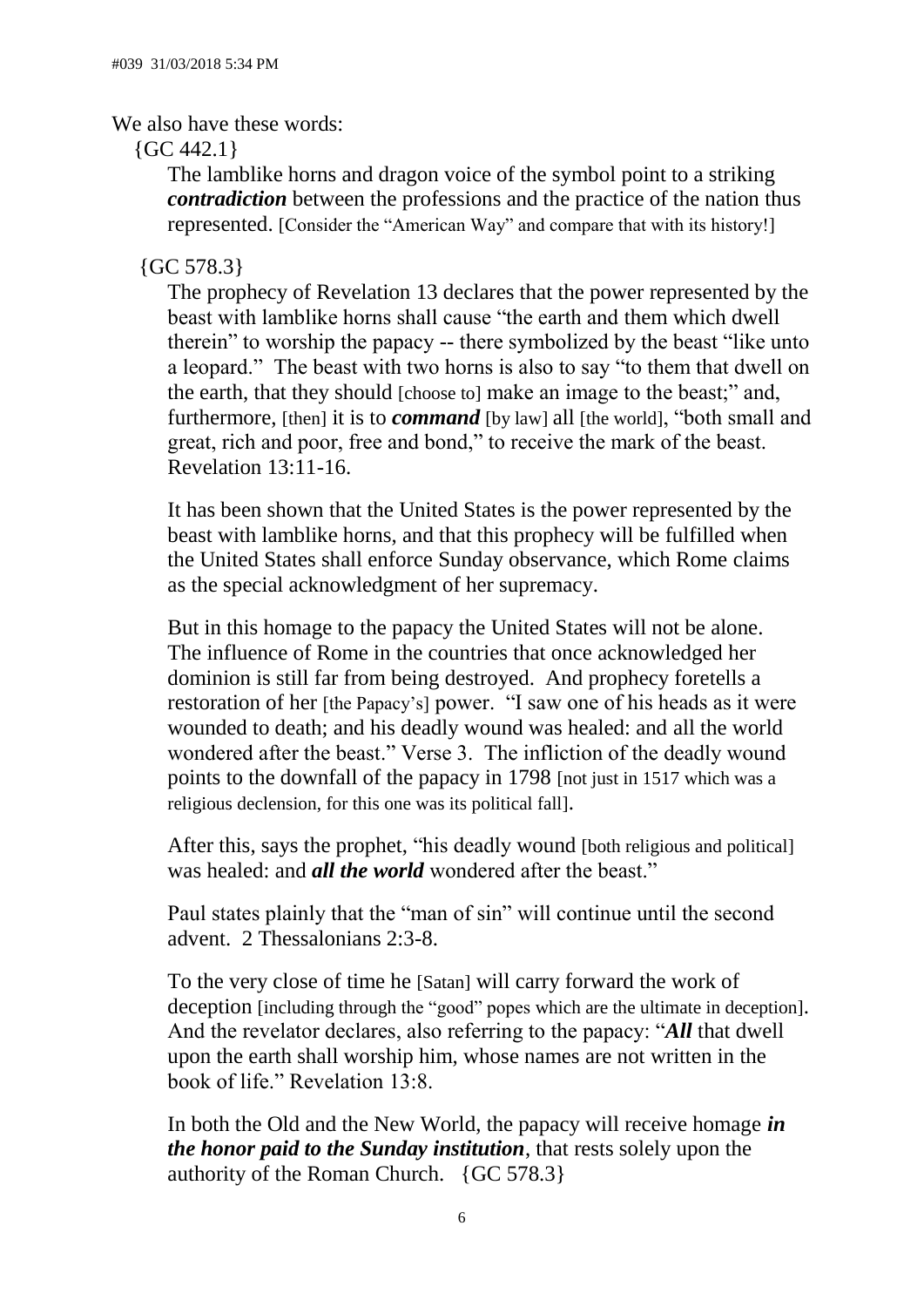Thus the *seventh* head of the beast (religious America) will not be alone in the last days (although it will have been the instigator of the universal Sunday laws), for these two, Protestantism and Catholicism, are to be joined by a third. "And the great city was divided into *three parts*, and the cities of the nations fell: and *great* Babylon came in remembrance before God, to give unto her the cup of the wine of the fierceness of His wrath". Revelation 16:19.

# This is the *eighth* and final head!

# Revelation 17:

<sup>10</sup> And there are seven kings: five are fallen, and one is, and the other [the seventh] is not yet come; and when he comes, he must continue a short space [of time].  $^{11}$  And the beast that was, and is not [right now, for he is usually invisible, i.e. the complete beast], *even he is the eighth*, and is of [the character of] the seven, and goes into perdition [the Lake of Fire].

 $12$  And the ten horns which you saw are ten kings [or religions], which have received no kingdom as yet; but receive power as kings [their crowns] one hour [a short time] with the [complete] beast.

So where are the crowns (the Satanic power) in the last days?

# Revelation 16:

 $13$  And I saw three unclean spirits like frogs [which were everywhere in the Egyptian plague, Exodus 8] come out of the mouth of the *dragon [Pagan spiritualism]*, and out of the mouth of the *beast [Roman Catholicism]*, and out of the mouth of the *false prophet [Protestantism]*.

<sup>14</sup> For *they are the spirits of devils* [rebel angels], working miracles, which go forth to the kings of the earth and of the whole world, to gather them to the battle of that great day of God Almighty.

# {7BC 983.6-7}

[Revelation 17:13, 14 quoted [ten horns/kings].] "These have one mind." There will be a universal bond of union, one great harmony, a confederacy of Satan's forces. "And shall give their power and strength unto the beast." Thus is manifested the same arbitrary, oppressive power against religious liberty, freedom to worship God according to the dictates of conscience, as was manifested by the papacy, when in the past it persecuted those who dared to refuse to conform with the religious rites and ceremonies of Romanism. {7BC 983.6}

In the warfare to be waged in the last days there will be united, in opposition to God's people, *all the corrupt powers* that have apostatized from allegiance to the law of Jehovah [all the Sunday keepers and the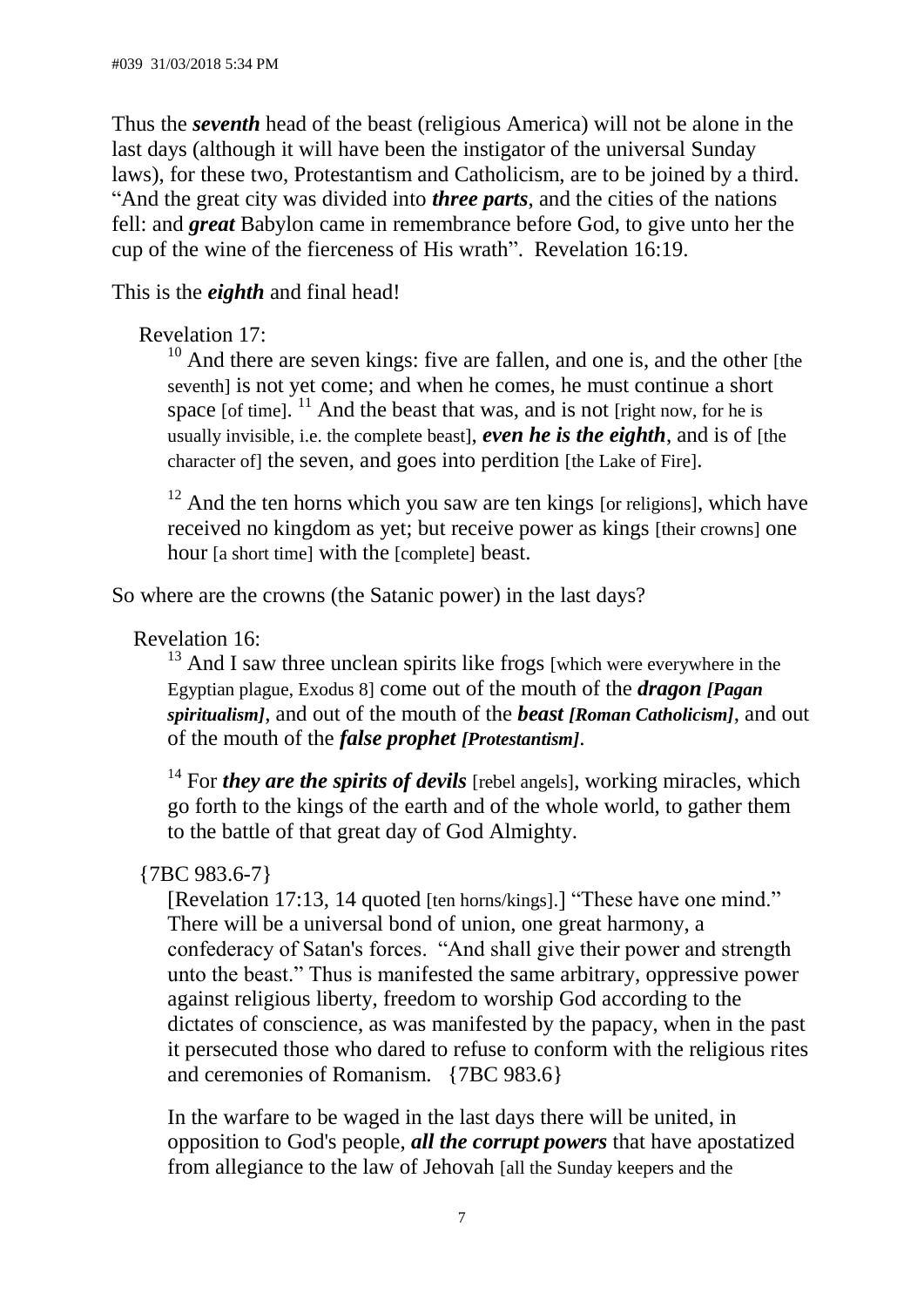Muslims]. In this warfare the Sabbath of the fourth commandment will be the great point at issue; for in the Sabbath commandment the great Lawgiver identifies Himself as the Creator of the heavens and the earth (MS 24, 1891). {7BC 983.7}

# {7BC 983.5}

What is it that gives its kingdom to this power? *Protestantism*, a power which, while professing to have the temper and spirit of a lamb and to be allied to Heaven, speaks with the voice of a dragon. It is moved by a power from beneath [from Satan, and is one of the ten.] (Letter 232, 1899).

# {7BC 983.3}

In the seventeenth of Revelation is foretold the destruction of *all the churches* [religions] who corrupt themselves by idolatrous devotion to the service of the papacy, those who have drunk of the wine of the wrath of her fornication [false doctrines]. [Revelation 17:1-4 quoted.]

## Conclusion:

Satan is going to work through the Protestant churches of the United States of America to compel the world to honour Sunday and disregard the LORD's Sabbath on pain of death.

The ten crowns on the horns of the composite beast show that in the last days *all* the religious powers of the world, not just Christianity, will be used by Satan as the powers controlling the nations.

Horns are the weapons of animals and can inflict great damage!

Here is the general picture:

```
 Daniel 7:
```
 $21$  I beheld, and the same horn made war with the saints [three times], *and prevailed against them* [twice]*;* 

<sup>22</sup> *Until* [first time] the Ancient of days came [in 1844], [after which it ceased for a time]

```
and [until] [second time]
```
judgment was given to the saints of the most High [just before the second advent];  $[after which it ceased for a time]$ 

and [until] [third time]

the time came that the saints possessed the kingdom [soon after the third advent] [after which it ceased for *all* time]

So the second beast of Revelation 13 is Catholicism resumed with a new face and name, and geographical position!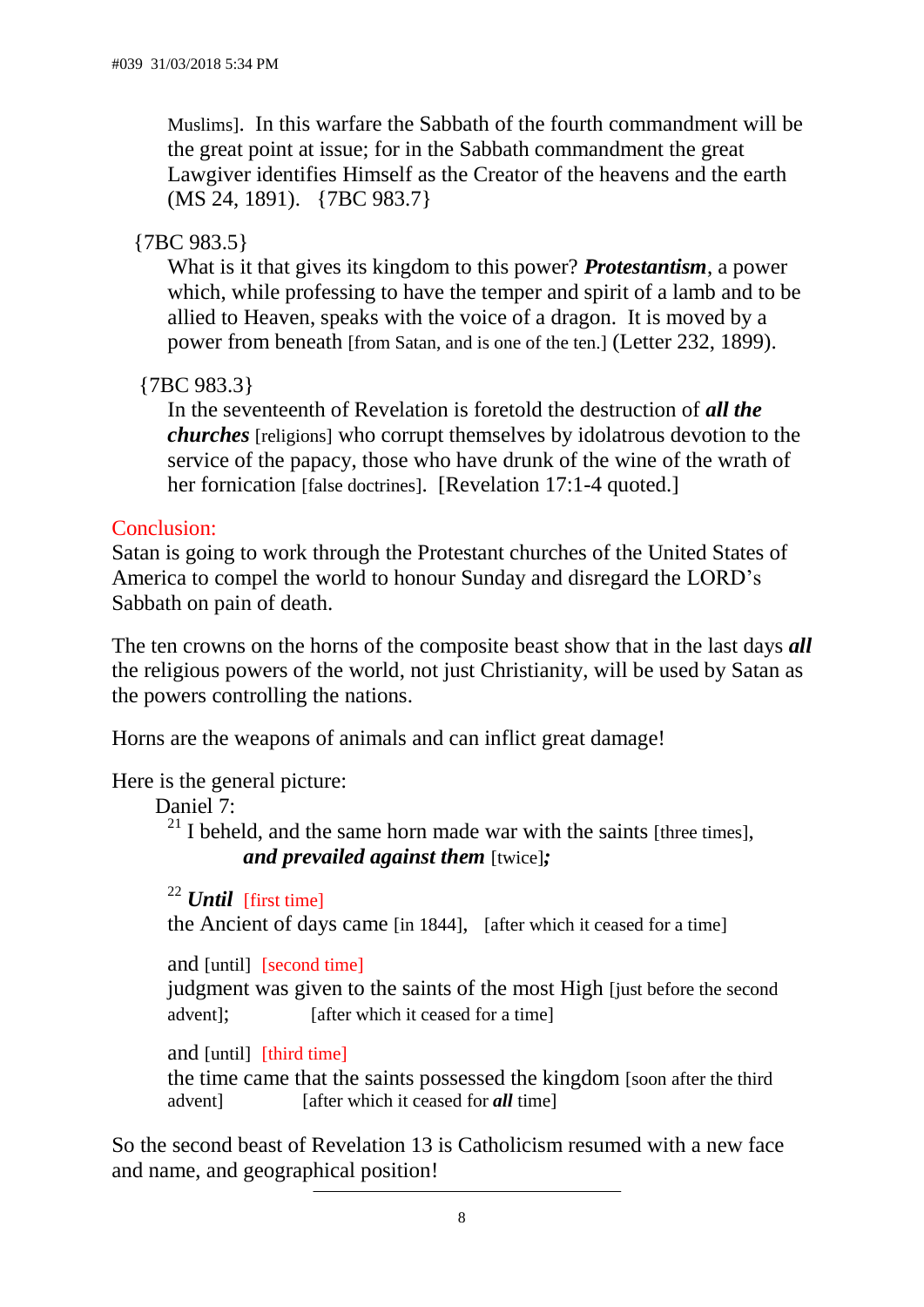# Note 1:

[https://en.wikipedia.org/wiki/American\\_Revolution](https://en.wikipedia.org/wiki/American_Revolution) [My emphasis and additions] The **American Revolution** was a colonial revolt that took place between 1765 and 1783. The American Patriots in the [Thirteen Colonies](https://en.wikipedia.org/wiki/Thirteen_Colonies) won independence from Great Britain, becoming the [United States of America.](https://en.wikipedia.org/wiki/United_States) They defeated the British in the [American Revolutionary War](https://en.wikipedia.org/wiki/American_Revolutionary_War) *in alliance with France* and others **. . .** starting with the [Stamp Act Congress](https://en.wikipedia.org/wiki/Stamp_Act_Congress) in 1765. They rejected the authority of [the British Parliament](https://en.wikipedia.org/wiki/Parliament_of_Great_Britain) to tax them because they lacked representation in Parliament . . . [Thus it was founded by revolt and violence.]

The Continental Congress [in North America] determined King George's rule to be tyrannical and infringing the colonists' [rights as Englishmen,](https://en.wikipedia.org/wiki/Rights_of_Englishmen) and they declared the colonies [free and independent states](https://en.wikipedia.org/wiki/Lee_Resolution) on July 2, 1776 [effective July 4] **. . .**

A combined *American–French* force captured a second British army [at](https://en.wikipedia.org/wiki/Siege_of_Yorktown)  [Yorktown](https://en.wikipedia.org/wiki/Siege_of_Yorktown) in 1781, effectively ending the war in the United States. The [Treaty](https://en.wikipedia.org/wiki/Treaty_of_Paris_%281783%29)  [of Paris](https://en.wikipedia.org/wiki/Treaty_of_Paris_%281783%29) in 1783 formally ended the conflict, confirming the new nation's complete separation from the British Empire **. . .** 

Among the significant results of the revolution was the creation of a new [Constitution of the United States.](https://en.wikipedia.org/wiki/United_States_Constitution) The new Constitution established a relatively strong federal national government that included an [executive](https://en.wikipedia.org/wiki/President_of_the_United_States) [a solo president], a [national judiciary](https://en.wikipedia.org/wiki/United_States_Supreme_Court) [a Supreme Court of nine Justices], and a bicameral [two branched] [Congress](https://en.wikipedia.org/wiki/Congress_of_the_United_States) that represented *states* in the [Senate](https://en.wikipedia.org/wiki/United_States_Senate) and *the population* in the [House](https://en.wikipedia.org/wiki/United_States_House_of_Representatives)  [of Representatives.](https://en.wikipedia.org/wiki/United_States_House_of_Representatives)<sup>[\[1\]\[2\]](https://en.wikipedia.org/wiki/American_Revolution#cite_note-Wood.2C_1992-1)</sup>

[Note the connection and active alliance with the Catholic nation of France which had laid claim to much land in the Americas and wanted to ensure that Great Britain would not usurp it. The end of the war in America led to a revolution in France which tried to imitate the American model of Republicism or Democracy. See note 2.]

# Note 2:

[https://en.wikipedia.org/wiki/French\\_Revolution](https://en.wikipedia.org/wiki/French_Revolution) [My emphasis and additions] The **French Revolution** [\(French:](https://en.wikipedia.org/wiki/French_language) *Révolution française* [kevolysjõ fkãsɛːz]) was a period of far-reaching social and political upheaval in [France](https://en.wikipedia.org/wiki/France) that lasted from 1789 until 1799, and was partially carried forward by [Napoleon](https://en.wikipedia.org/wiki/Napoleon) during the later expansion of the [French Empire.](https://en.wikipedia.org/wiki/First_French_Empire)

The Revolution overthrew the monarchy, established a republic, *experienced violent periods of political turmoil* [notably the Reign of Terror], and finally culminated in a *dictatorship* under Napoleon that rapidly brought many of its principles to Western Europe and beyond [even into Russia where French became the language of its ruling classes]. Inspired by liberal and radical ideas, the Revolution profoundly altered the course of [modern history,](https://en.wikipedia.org/wiki/Modern_history) triggering the global decline of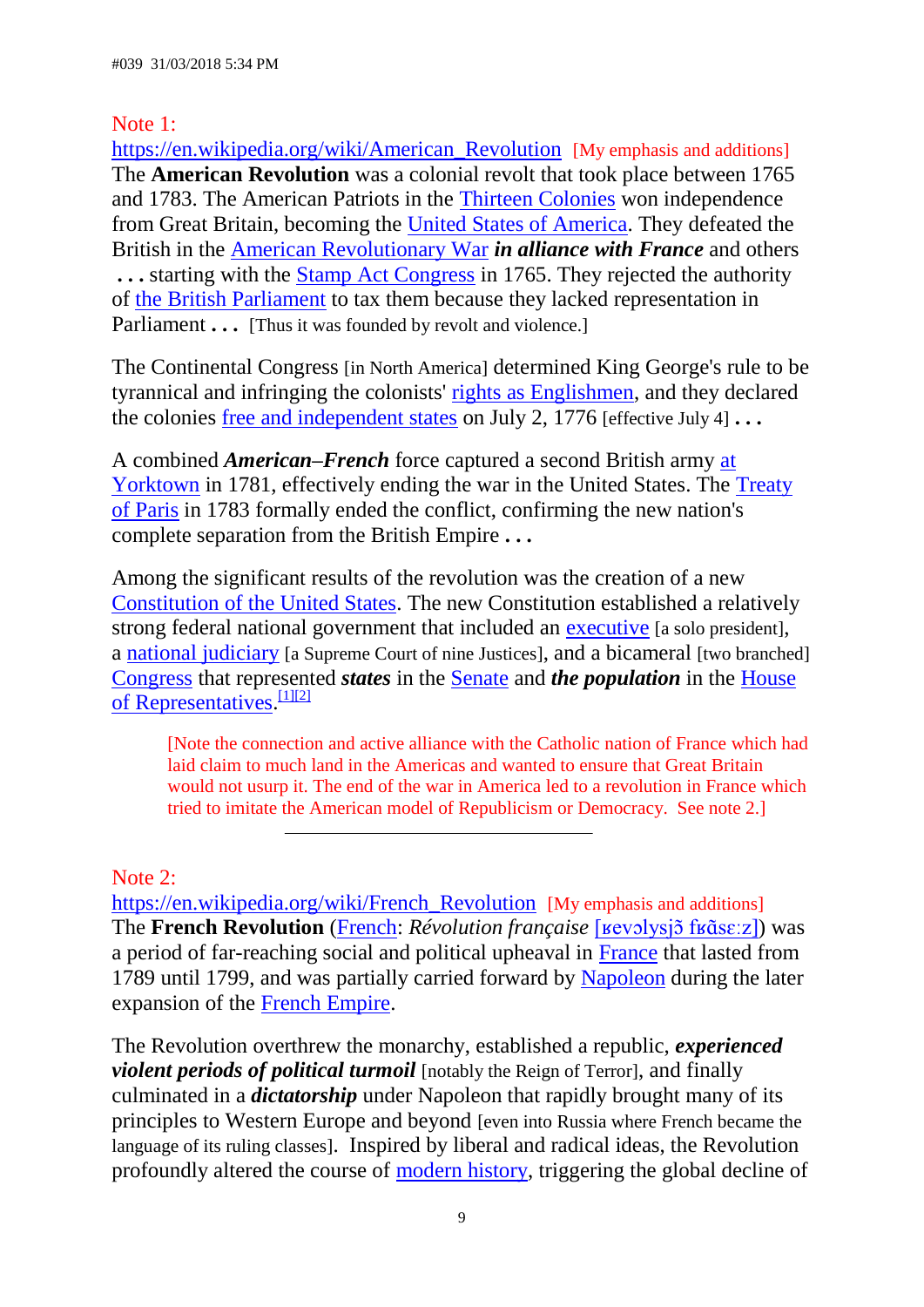[absolute monarchies](https://en.wikipedia.org/wiki/Absolute_monarchy) while replacing them with [republics](https://en.wikipedia.org/wiki/Republics) and [liberal](https://en.wikipedia.org/wiki/Liberal_democracy)   $d$ emocracies [note this about [democracies](https://en.wikipedia.org/wiki/Liberal_democracy) for they are inventions of the devil].<sup>[\[1\]](https://en.wikipedia.org/wiki/French_Revolution#cite_note-1)</sup>

Through the [Revolutionary Wars,](https://en.wikipedia.org/wiki/French_Revolutionary_Wars) it unleashed a wave of global conflicts that extended from the [Caribbean](https://en.wikipedia.org/wiki/Caribbean_Sea) to the [Middle East.](https://en.wikipedia.org/wiki/Middle_East) Historians widely regard the Revolution as one of the most important events in [human history.](https://en.wikipedia.org/wiki/Human_history) <sup>[\[2\]\[3\]](https://en.wikipedia.org/wiki/French_Revolution#cite_note-Linda_S_2004-2)[\[4\]](https://en.wikipedia.org/wiki/French_Revolution#cite_note-Ferenc_Feh.C3.A9r_1990_pp._117-30-4)</sup> [Now see note 3.]

## Note 3:

{GC 265.2} [My emphasis and additions]

*The war against the Bible*, carried forward for so many centuries in France, culminated in the scenes of the Revolution. That terrible outbreaking was but the legitimate result of Rome's suppression of the Scriptures. (See Appendix. [GC687.5 for four references.])

It presented the most striking illustration which the world has ever witnessed of the working out of the papal [Satan's] policy -- an illustration of the results to which for more than a thousand years the teaching of the Roman Church had been tending. [She goes on to apply the prophecy of Revelation 13:1-10 to this power.]

The difference between the American model and the French one was that (at first) the American was based on the general understanding and application of Bible laws, while the French one was based solely on the will of the majority of the people which ended in a dictatorship!

Which is being used in Democracies the world over today? Which is being used in your country right now? Which is being used in the United States of America right now?

Note 4:

**<http://study.com/academy/lesson/what-are-articles-in-english-grammar-definition-use-examples.html> Indefinite articles** are the words 'a' and 'an.' Each of these articles is used to refer to a noun, but the noun being referred to is *not* a specific person, place, object, or idea. [That would require a "the".] It can be any noun from a group of nouns. For example:

a Mercedes from the car lot

• an event in history

In each case, the noun is not specific. The Mercedes could be any Mercedes car available for purchase, and the event could be any event in the history of the world.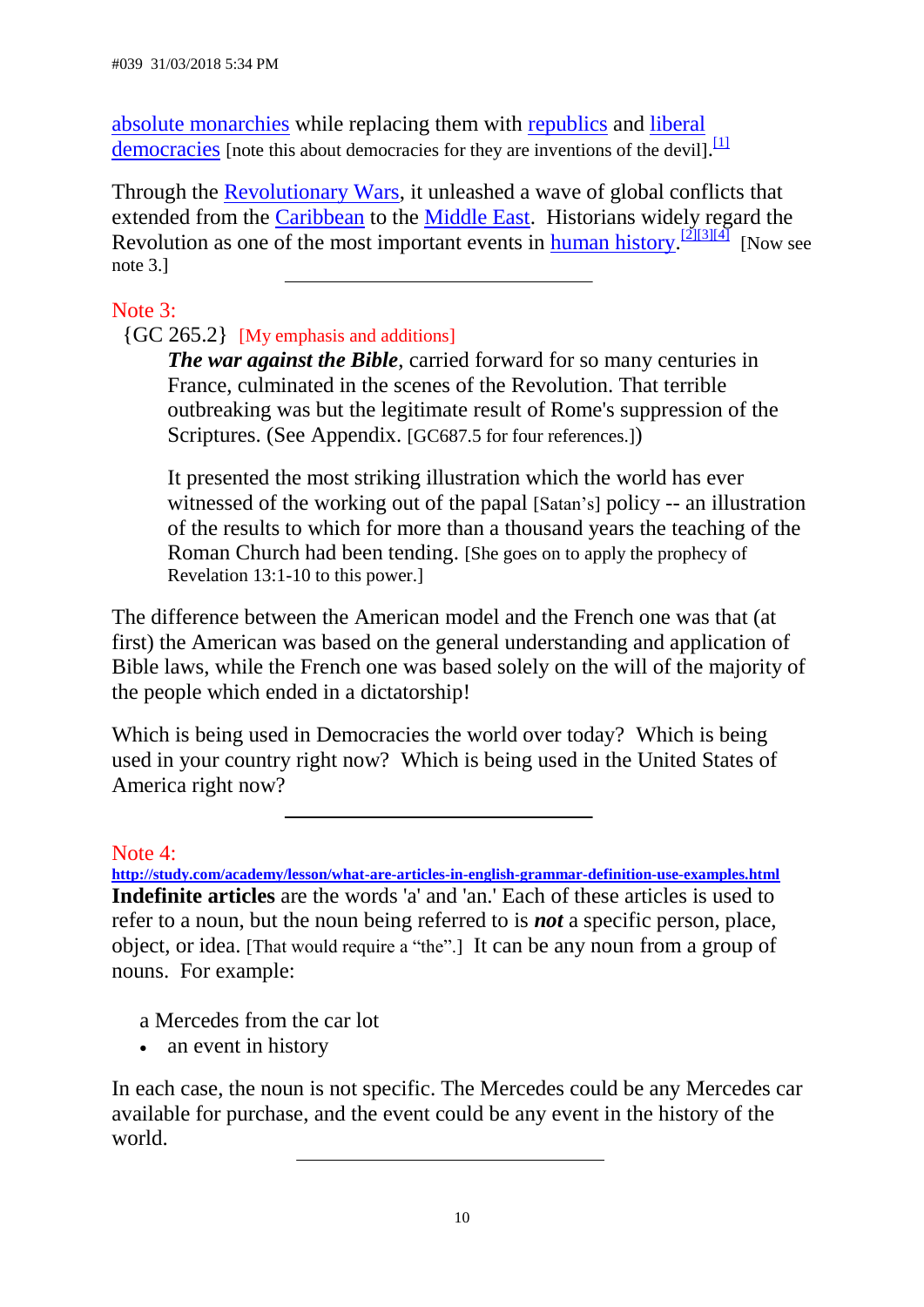### Note 5: [My emphasis and additions]

What most Seventh-day Adventists do not seem to understand, (in fact, what most of the professed Christian world does not seem to understand either), is that the number "666" belongs to the image beast. It is so applied by E G White in the following quote!

Word to the Little Flock 019.001 [All the additions in this are in the original].

I saw all that "would not receive the mark of the Beast, and of his Image, in their foreheads or in their hands," could not buy or sell. [O REV. 13: 15-17.] *I saw that the number (666) of the Image Beast was made up*; [P REV. 13: 18.] and that it was the Beast that changed the Sabbath, and the Image Beast had followed on after, and kept the Pope's, and not God's Sabbath. And all we were required to do, was to give up God's Sabbath, and keep the Pope's, and then we should have the mark of the Beast, and of his image.

Please note: The number "666" is here applied to the "Image Beast" which is identified by Seventh-day Adventists as the United States of America in religious mode! And also that it is a progressive thing – it is "made up", or "reaches a peak".

It appears to be "made up" when the "buy and sell" decree is enforced. It is the image beast which we need to look at, not the original beast. It is not Roman Catholic Europe, but "Protestant" United States of America which will be the persecuting power. [For a thought on [the ten toes of the statue see here\].](http://ancient-sda.com/ancient/ten_toes.html#top)**<sup>1</sup>**

We are warned that in order to understand the image beast we will need to study the history of the beast, because the Protestant churches of the United States will not only be an "image" to the beast, but an image OF the beast. This means that they will not only direct people to an act of "homage" to the beast, but that they will be a replica of it and act as it has, and still does.

Note 6: [Letters to and from Thomas Jefferson, President of USA from 1801 to 1809. My emphasis added.]

[http://clubadventist.com/forums/index.php?/topic/56607-pastors-facing-jail-and-fines-for-not-conducting-same](http://clubadventist.com/forums/index.php?/topic/56607-pastors-facing-jail-and-fines-for-not-conducting-same-sex-marriage/)[sex-marriage/](http://clubadventist.com/forums/index.php?/topic/56607-pastors-facing-jail-and-fines-for-not-conducting-same-sex-marriage/)

Posted 22 October 2014 - 11:40 PM

 $\overline{a}$ 

Here's more on this subject with reference to *the idea that one state might have laws differing from another state* with respect to religious freedom. The first quote will be the letter from the Danbury, Connecticut Baptist Church written to Thomas Jeffereson [sic]. *The second quote will be his reply*.

<sup>&</sup>lt;sup>1</sup> If the link does not work, type [http://ancient-sda.com/ancient/ten\\_toes.html#top](http://ancient-sda.com/ancient/ten_toes.html#top)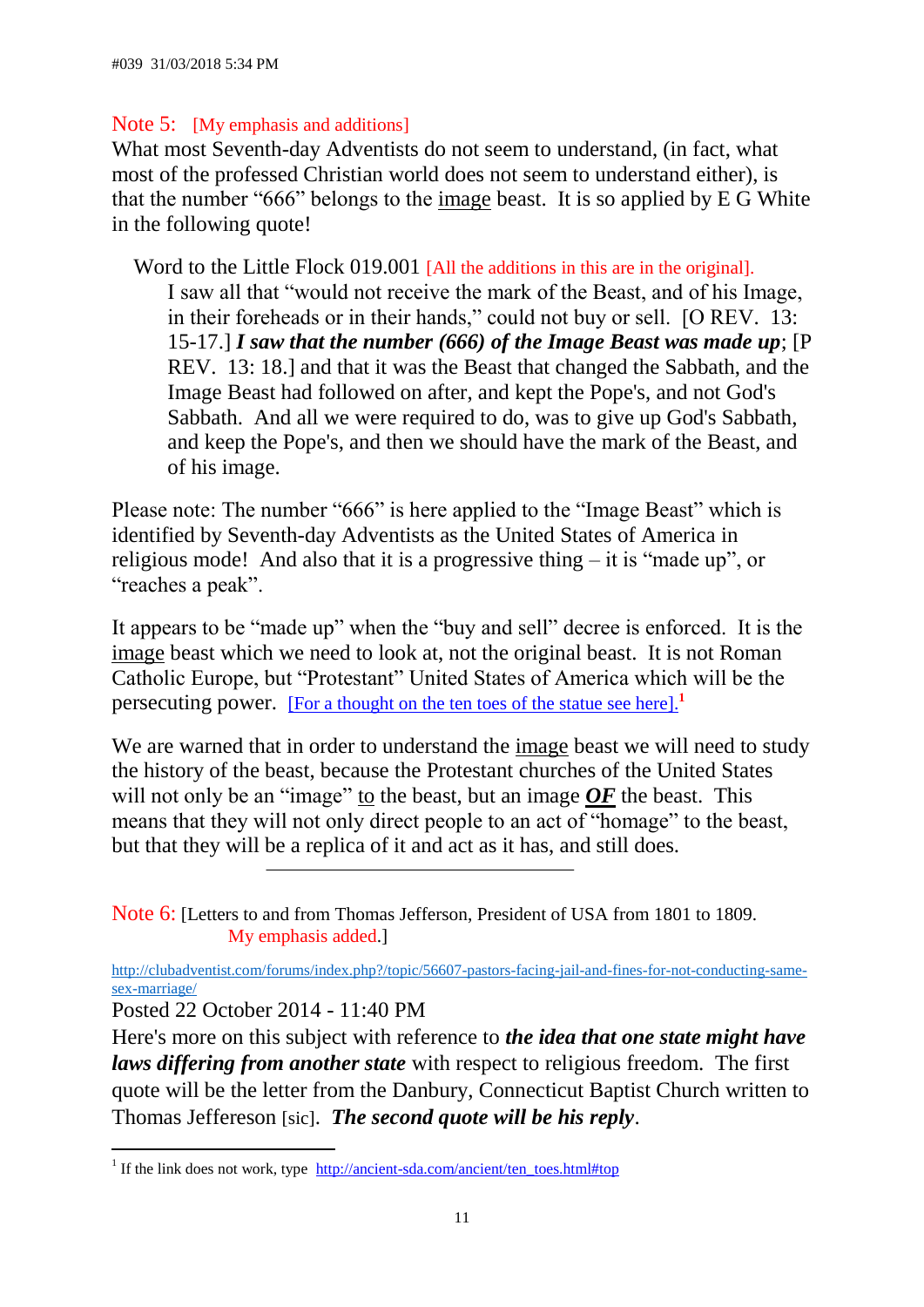## **Quote**

Sir,

Among the many millions in America and Europe who rejoice in your election to office, we embrace the first opportunity which we have enjoyed in our collective capacity, since your inauguration, to express our great satisfaction in your appointment to the Chief Magistracy [i.e. the Presidency] in the United States. And though the mode of expression may be less courtly and pompous than what many others clothe their addresses with, we beg you, sir, to believe, that none is more sincere.

Our sentiments are uniformly on the side of [religious liberty:](http://en.wikipedia.org/wiki/Freedom_of_religion) that Religion is at all times and places a matter between God and individuals, that no man ought to suffer in name, person, or effects on account of his religious opinions, [and] that the legitimate power of civil government extends no further than to punish the man who works ill to his neighbor. But sir, our constitution of government [in Connecticut 1 is not specific. Our ancient charter, together with the laws made coincident therewith, were adapted as the basis of our government at the time of our revolution.

And such has been our laws and usages, and such still are, that Religion is considered as the first object of Legislation, and *therefore what religious privileges we enjoy (as a minor part of the State) we enjoy as favors granted, and not as inalienable rights.* And these favors we receive at the expense of such degrading acknowledgments, as are inconsistent with the [rights of](http://en.wikipedia.org/wiki/Rights_of_Englishmen)  [freemen.](http://en.wikipedia.org/wiki/Rights_of_Englishmen) It is not to be wondered at therefore, if those who seek after power and gain, under the pretense of government and Religion, should reproach their fellow men, should reproach their Chief Magistrate [President], as an enemy of religion, law, and good order, because he will not, dares not, assume the prerogative of [Jehovah](http://en.wikipedia.org/wiki/Jehovah) and make [earthly] laws to govern the Kingdom of Christ.

Sir, we are sensible that the President of the United States is not the National Legislator and also sensible that the national government cannot destroy the laws of each State, but our hopes are strong that the sentiment of our beloved President, which have had such genial effect already, like the radiant beams of the sun, will shine and prevail through all these States - and all the world - until hierarchy and tyranny be destroyed from the earth.

Sir, when we reflect on your past services, and see a glow of philanthropy and goodwill shining forth in a course of more than thirty years, we have reason to believe that *America's God* has raised you up to fill the Chair of State out of that goodwill which he bears to the millions which you preside over. May God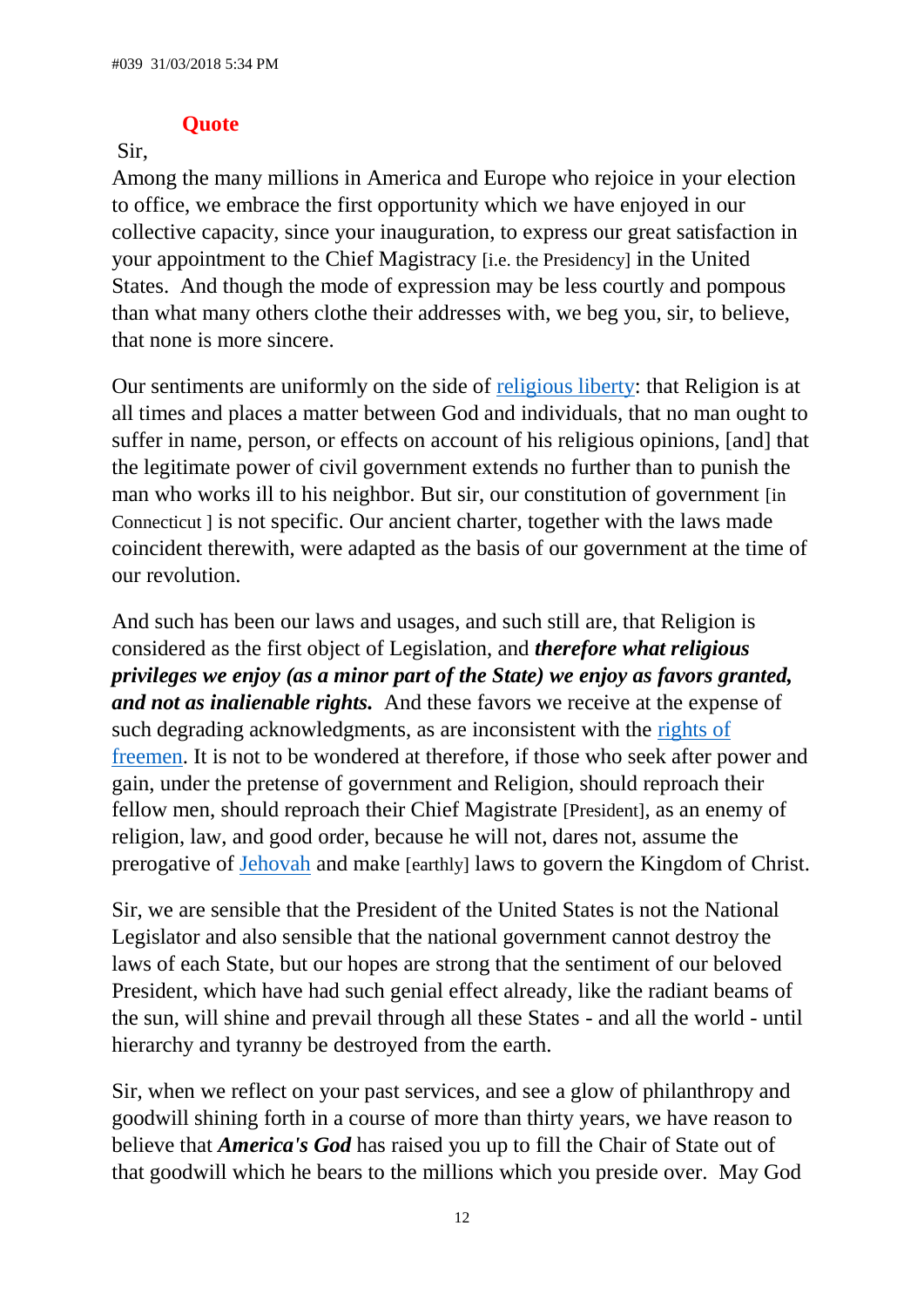strengthen you for the arduous task which providence and the voice of the people have called you - to sustain and support you and your Administration against all the predetermined opposition of those who wish to rise to wealth and importance on the poverty and subjection of the people [because they worship the dollar].

And may the Lord preserve you safe from every evil and bring you at last to his Heavenly Kingdom through Jesus Christ our Glorious Mediator. Signed in behalf of the Danbury Baptist Association in the State of Connecticut.

## **[The answer] Quote**

To Messrs. Nehemiah Dodge and Others A Committee of the Danbury Baptist Association in the State of Connecticut January 1, 1802.

#### Gentlemen,

The affectionate sentiments of esteem and approbation which you are so good as to express towards me, on behalf of the Danbury Baptist Association, give me the highest satisfaction. My duties dictate a faithful and zealous pursuit of the interests of my constituents, and in proportion as they are persuaded of my fidelity to those duties, the discharge of them becomes more and more pleasing.

Believing with you that religion is a matter which lies solely between man and his God, that he owes account to none other for his faith or his worship, that the legislative powers of [state] government reach actions only, and not opinions, I contemplate with sovereign reverence that act of the whole American people which declared that their legislature should ["make no law respecting an](http://en.wikisource.org/wiki/United_States_Bill_of_Rights)  [establishment of religion, or prohibiting the free exercise thereof,](http://en.wikisource.org/wiki/United_States_Bill_of_Rights)" thus building a wall of separation between church and State. Adhering to this expression of the supreme will of the nation in behalf of the [rights of conscience,](http://en.wikipedia.org/wiki/Freedom_of_conscience) I shall see with sincere satisfaction the progress of those sentiments which tend to restore to man all his [natural rights,](http://en.wikipedia.org/wiki/Natural_rights) convinced he has no natural right in opposition to his social duties.

I reciprocate your kind prayers for the protection and blessing of the common Father and [Creator of man,](http://en.wikipedia.org/wiki/Creation_of_man) and tender you for yourselves and your religious association, assurances of my high respect and esteem.

Thomas Jefferson President of the United States

#### oooOooo